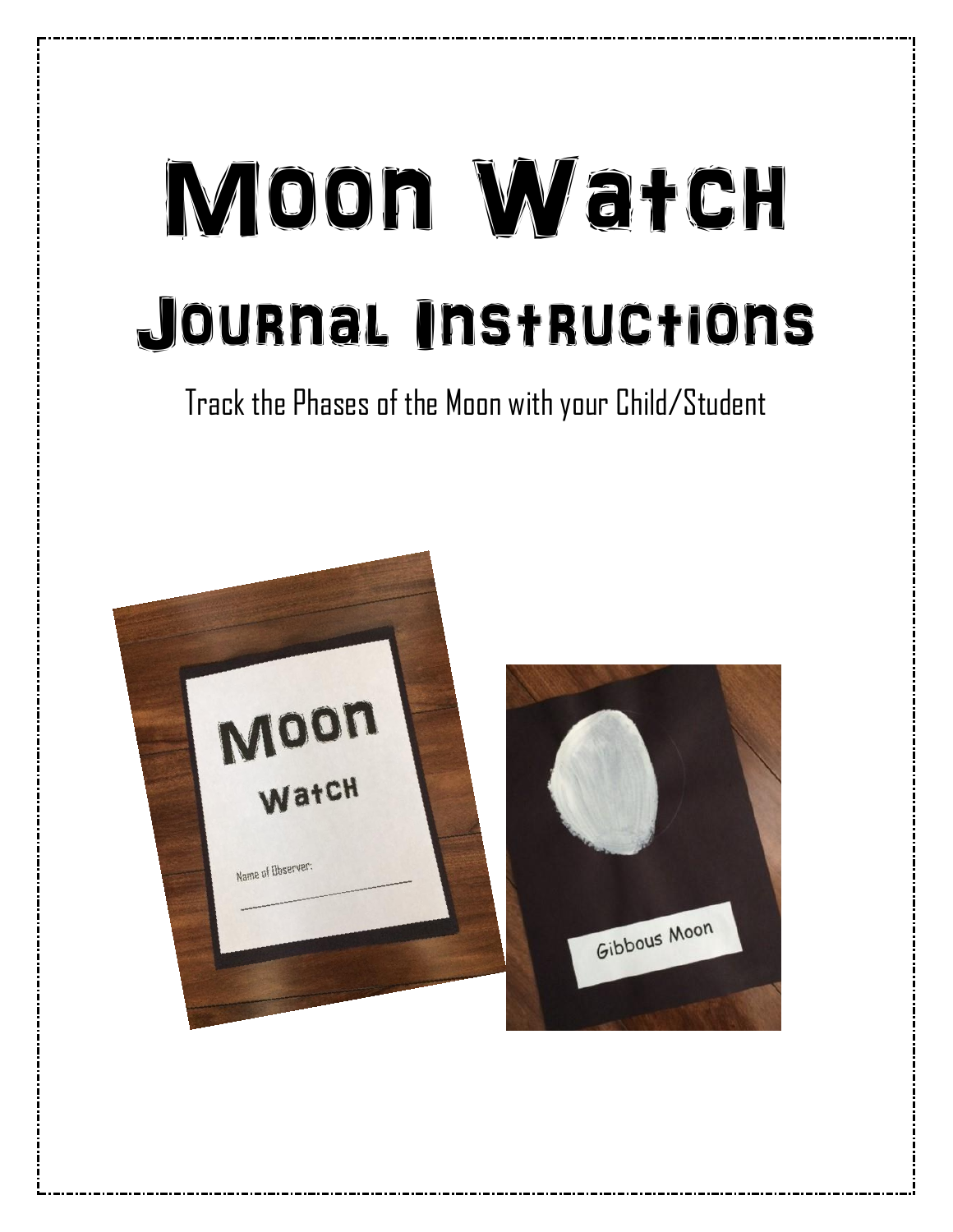#### Moon Watch Journal – Tracking the Phases of The Moon

Materials Needed:

- black construction paper
- white crayons or white paint and paint brushes
- tape or glue (bottles or gluesticks)
- circle template
- pencil
- cover page printout
- moon phase label sheets

#### To Start:

Print out the "Moon Watch" cover page and tape or glue to one of the black pieces of construction paper. This will be the cover of your child/student's journal.

Print out the page with the white circle. Cut out the circle and use it as a template to trace circles towards the top of several pieces of the black construction paper. These will be the pages where your child/student will show the phase of the moon they observe each night.

Start observing: look for the moon every night (or every few nights, depending on how much you want to track). Have your child/student use a white crayon or white paint to fill in the circle on the page to match what they see of the moon. The white color represents the visible light of the moon for that night. Afterwards, have them identify which phase of the moon is represented (you can also choose to decide whether it is "waxing" (light increasing) or "waning" (light decreasing). Cut out the box with the name of the moon phase for that night and glue/tape beneath the moon on the bottom of the page.

Continue observing for as long as desired.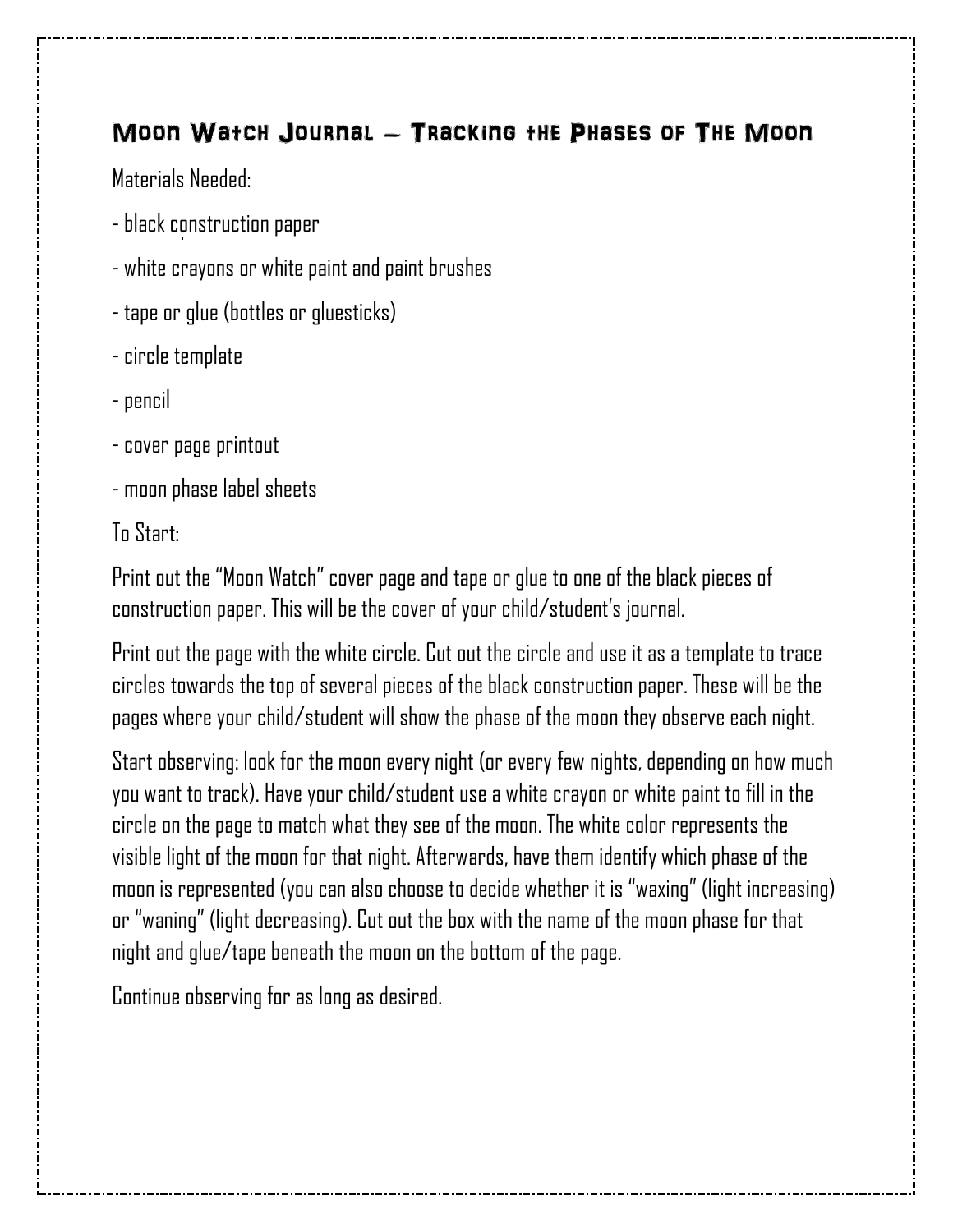Moon Template – cut out circle and, using a pencil, trace the circle on as many black construction pages as desired

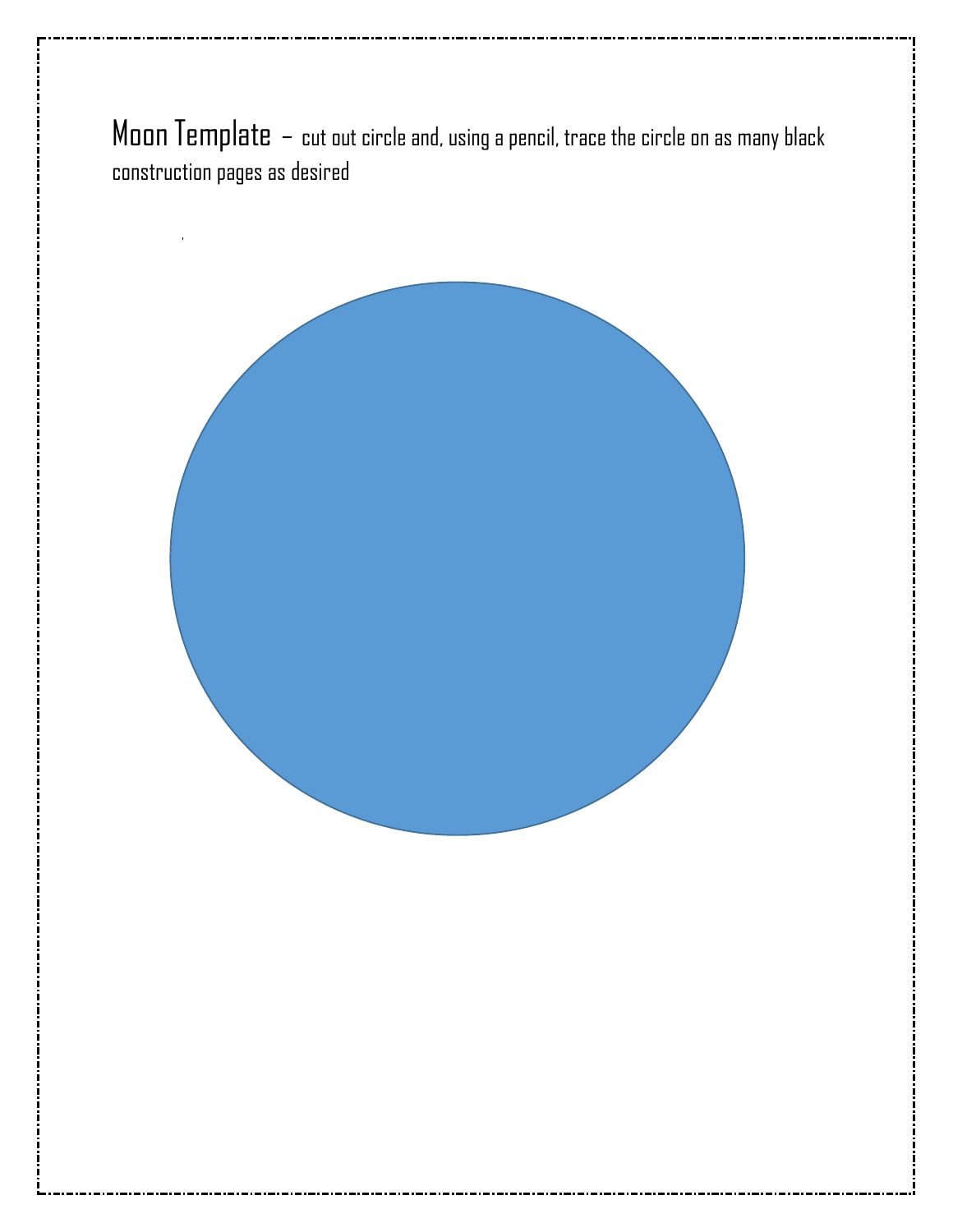### Moon Phases:

New Moon - when the moon is between the earth and sun, so the light is on the side of the moon we cannot see, thus we do not see any light during a new moon.

Full Moon – when the sun is able to light up the entire part of the moon facing us, and we see a "full" circle.

Half Moon (or first quarter and third quarter moons) - when half of the moon is illuminated by the sun, and the other half is in the shadows.

Gibbous Moon – when more than half of the moon is illuminated (can be a waxing or waning gibbous depending on whether the light is increasing or decreasing).

Crescent Moon – when less than half of the moon is illuminated (can be a waxing or waning gibbous, depending on whether the light is increasing or decreasing)

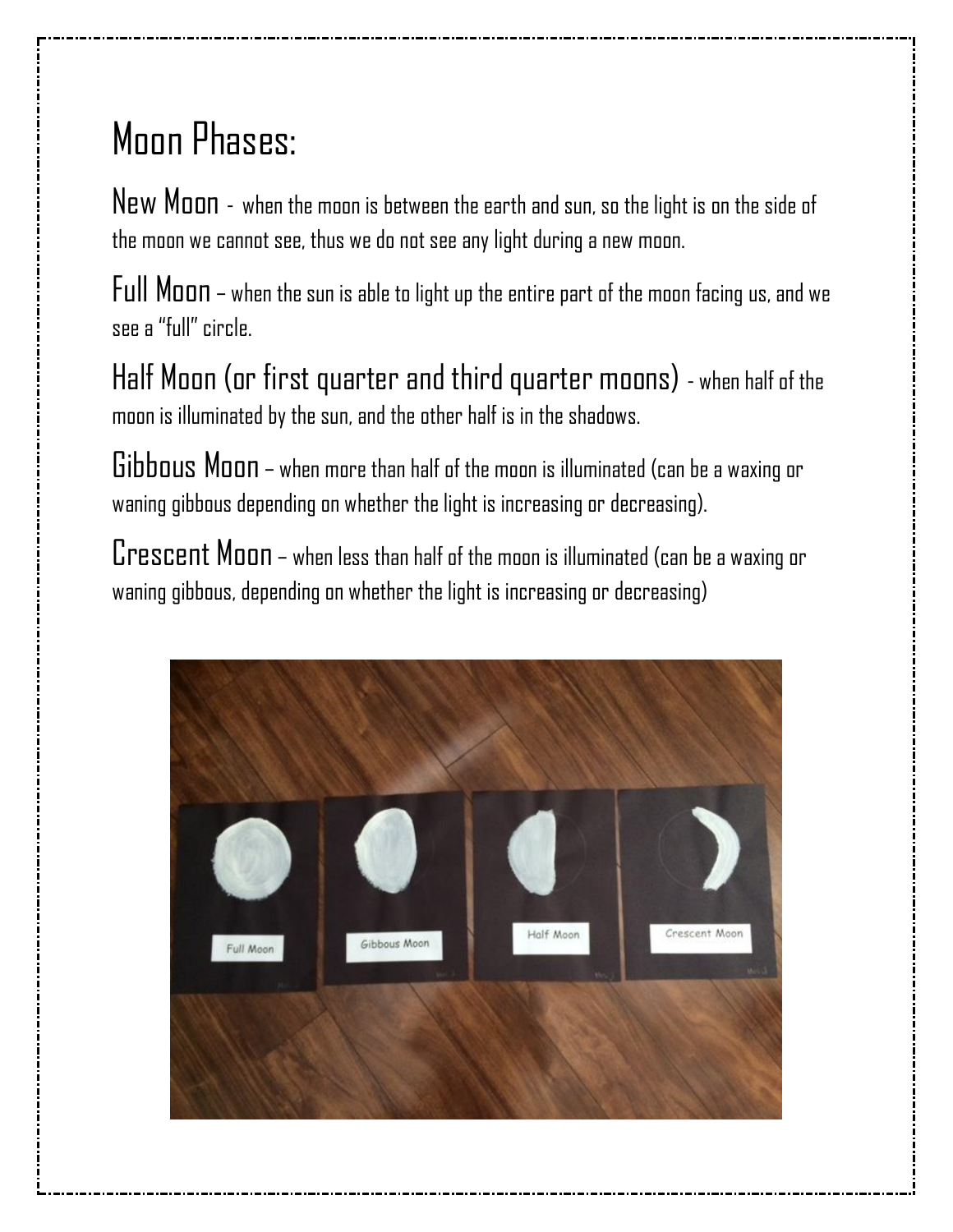Moon Phase Labels – print as often as needed – tape or glue beneath each moon after filling in how much visible light there is



Crescent Moon